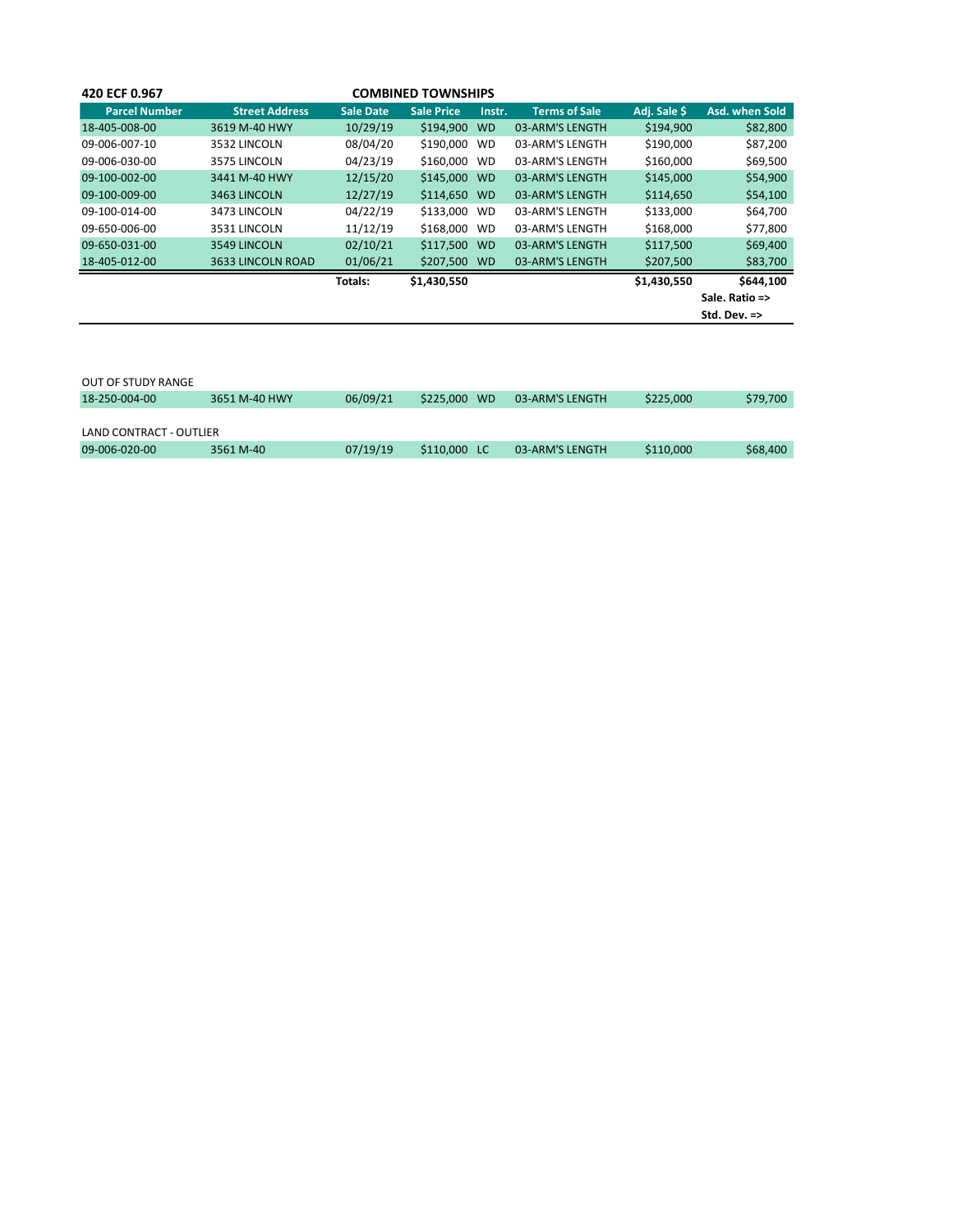| Asd/Adi. Sale | <b>Cur. Appraisal</b> | Land + Yard | <b>Bldg. Residual</b> | Cost Man. \$   | <b>E.C.F.</b> | <b>Floor Area</b> | $$$ /Sq.Ft.      | <b>ECF Area</b> |
|---------------|-----------------------|-------------|-----------------------|----------------|---------------|-------------------|------------------|-----------------|
| 42.48         | \$186,377             | \$33,800    | \$161,100             | \$146,007      | 1.103         | 1,490             | \$108.12         | 420             |
| 45.89         | \$196,050             | \$40,799    | \$149,201             | \$157,455      | 0.948         | 1,908             | \$78.20          | 420             |
| 43.44         | \$170.034             | \$37,884    | \$122,116             | \$134.026      | 0.911         | 1,165             | \$104.82         | 420             |
| 37.86         | \$130,558             | \$35,215    | \$109,785             | \$96,697       | 1.135         | 650               | \$168.90         | 420             |
| 47.19         | \$122,182             | \$29,476    | \$85,174              | \$94,022       | 0.906         | 1,016             | \$83.83          | 420             |
| 48.65         | \$144,863             | \$39,240    | \$93,760              | \$107,123      | 0.875         | 1,306             | \$71.79          | 420             |
| 46.31         | \$173,761             | \$31,030    | \$136,970             | \$144.758      | 0.946         | 1,484             | \$92.30          | 420             |
| 59.06         | \$144,711             | \$22,318    | \$95,182              | \$124,131      | 0.767         | 1,370             | \$69.48          | 420             |
| 40.34         | \$202,015             | \$35,297    | \$172,203             | \$159,539      | 1.079         | 1,305             | \$131.96         | 420             |
|               | \$1,470,551           |             | \$1,125,491           | \$1,163,757    |               |                   | \$101.04         |                 |
| 45.02         |                       |             |                       | $E.C.F.$ =>    | 0.967         |                   | Std. Deviation=> | 0.120219944     |
| 6.08          |                       |             |                       | Ave. E.C.F. => | 0.963         |                   | Ave. Variance=>  | #REF!           |

| 35.42 | \$180,247 | \$40,820 | \$184,180 | \$133,423 | 1.380 | 1,220 | \$150.97 | 420 |
|-------|-----------|----------|-----------|-----------|-------|-------|----------|-----|
|       |           |          |           |           |       |       |          |     |
| 62.18 | \$147,407 | \$37,367 | \$72,633  | \$111,602 | 0.651 | 1,771 | \$41.01  | 420 |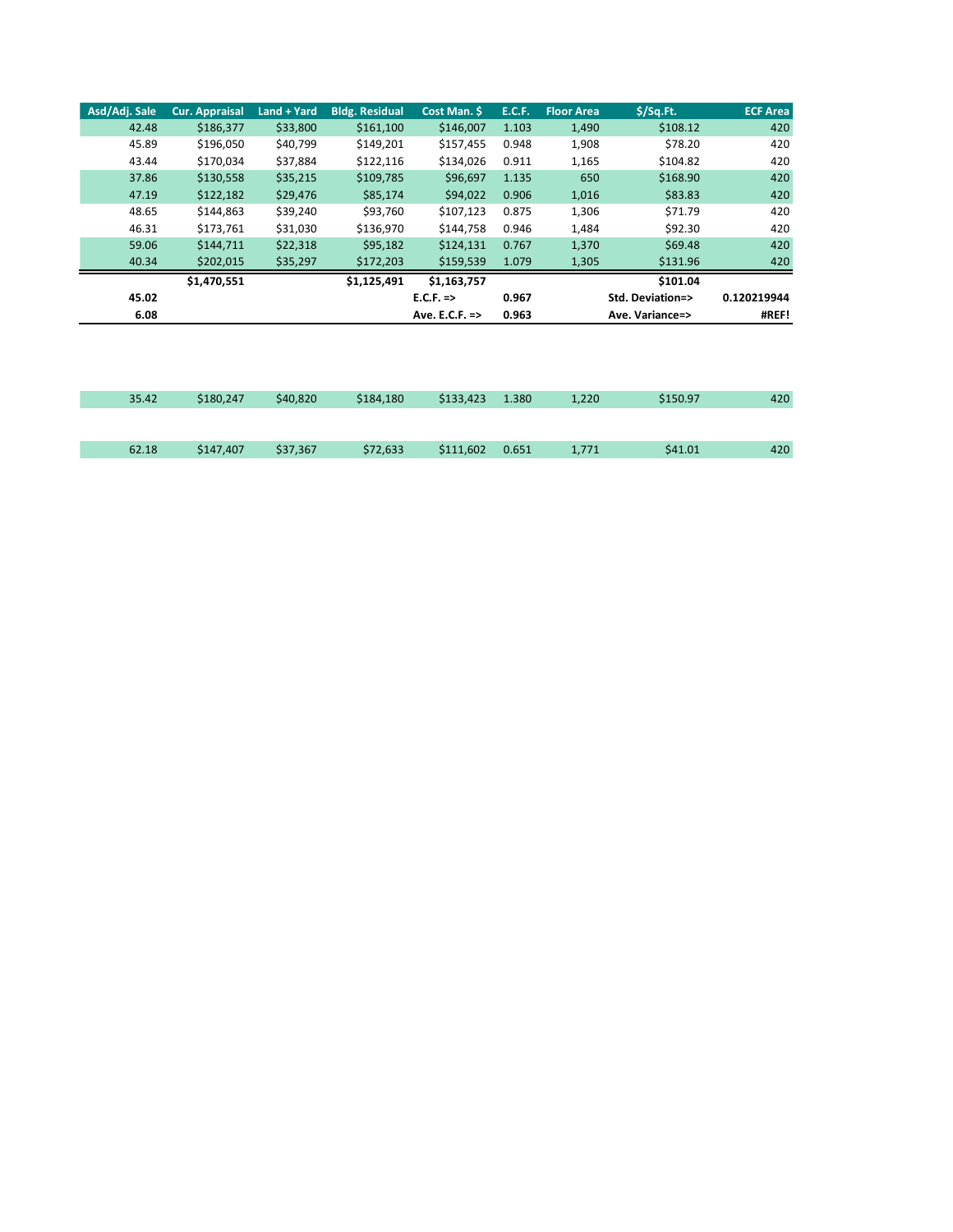| Dev. by Mean (%)               | <b>Building Style</b> | <b>Use Code</b> |             | Land Value Appr. by Eq. | Appr. Date    | <b>Other Parcels in Sale</b> | <b>Land Table</b> |
|--------------------------------|-----------------------|-----------------|-------------|-------------------------|---------------|------------------------------|-------------------|
| 13.9934                        | 1 STORY               |                 | \$30,559 No |                         | $\frac{1}{2}$ |                              | 4200 RES M-40     |
| #REF!                          | 11/2 STORY            |                 | \$30,344 No |                         | $\prime$ /    |                              | 4200 RES ON M-40  |
| #REF!                          | 11/4 STORY            |                 | \$33,127 No |                         | $\prime$ /    |                              | 4200 RES ON M-40  |
| #REF!                          | <b>1 STORY</b>        |                 | \$30,184 No |                         | $\frac{1}{2}$ |                              | 4200 RES ON M-40  |
| #REF!                          | <b>1 STORY</b>        |                 | \$28,473 No |                         | $\frac{1}{2}$ |                              | 4200 RES ON M-40  |
| #REF!                          | 11/4 STORY            |                 | \$33,174 No |                         | $\prime$ /    |                              | 4200 RES ON M-40  |
| #REF!                          | 11/4 STORY            |                 | \$29,032 No |                         | $\prime$ /    |                              | 4200 RES ON M-40  |
| #REF!                          | 11/2 STORY            |                 | \$21,444 No |                         | $\frac{1}{2}$ |                              | 4200 RES ON M-40  |
|                                | 11.5941 1 STORY       |                 | \$32,752 No |                         |               |                              | 4200 RES M-40     |
| 0.3678                         |                       |                 |             |                         |               |                              |                   |
|                                |                       |                 |             |                         |               |                              |                   |
| <b>Coefficient of Var=&gt;</b> | #REF!                 |                 |             |                         |               |                              |                   |
|                                |                       |                 |             |                         |               |                              |                   |
|                                |                       |                 |             |                         |               |                              |                   |
|                                |                       |                 |             |                         |               |                              |                   |
|                                |                       |                 |             |                         |               |                              |                   |
|                                | 41.6982 11/2 STORY    |                 | \$37,968 No |                         | $\prime$ /    |                              | 4200 RES M-40     |

| #REF!<br>17. | <b>STORY</b> | <b>No</b> | <b>ON M-40</b> |
|--------------|--------------|-----------|----------------|